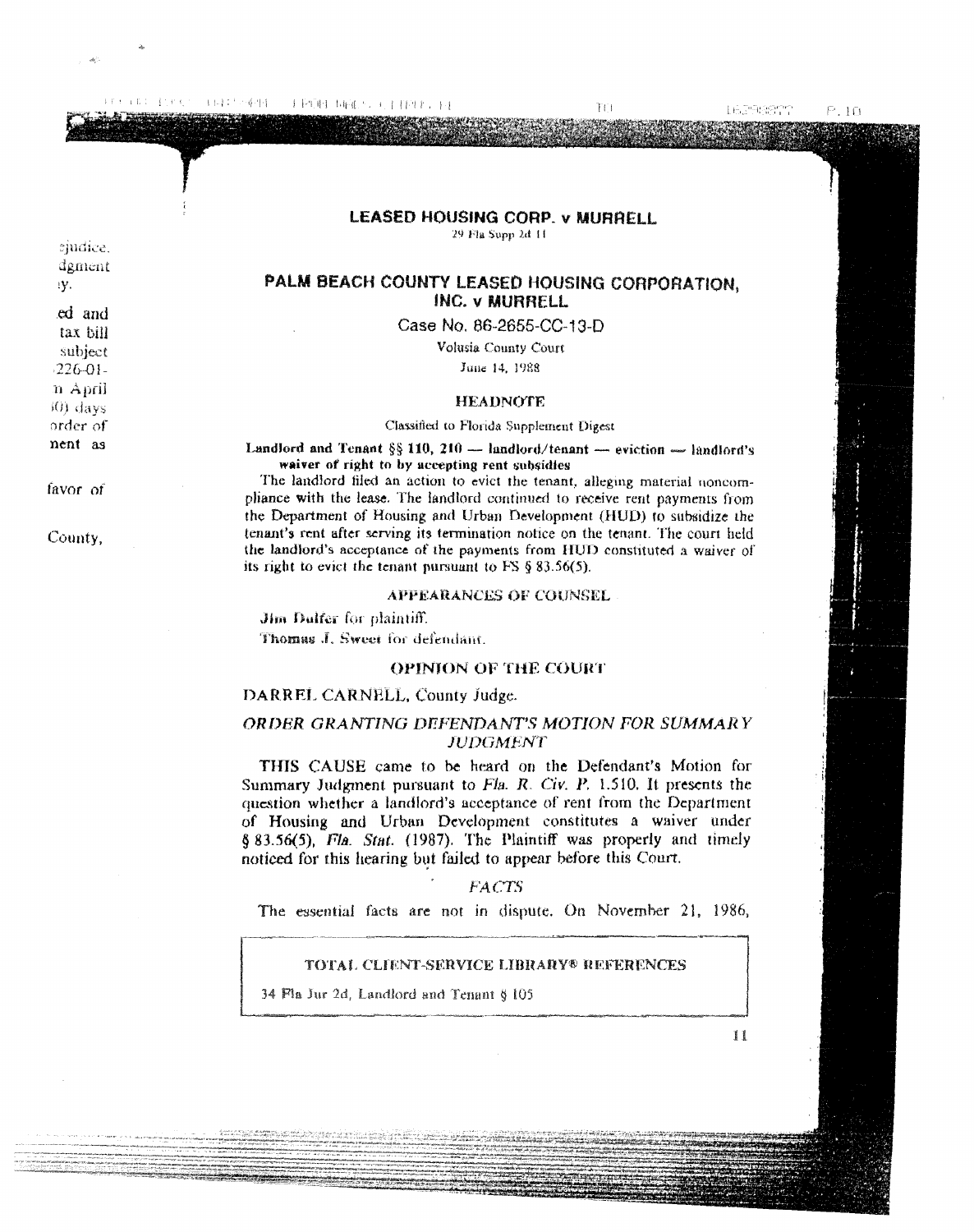# 29 FLORIDA SUPPLEMENT SECOND

11381348

Plaintiff (hereinafter "landlord"), filed this action to evict the Defendant (hereinafter "tenant"), alleging material noncompliance with the lease. The tenant answered the Complaint, denied the allegations and affirmatively alleged, among other things, that the landlord continued to apply for and receive rent payments from HUD to subsidize the tenant's rental payments after serving its termination notice on the tenant. To support this allegation, the tenant submitted the affidavit of the landlord's financial bookkeeper admitting that housing assistance payments were applied for and received by the landlord on behalf of the tenant for those months after October, 1986, during which the tenant's lease was terminated, until May, 1987, the date on which the affidavit was executed.

## **STATEMENT OF LAW**

At common law, if a landlord accepted rent after a termination notice was served, he waived the right to evict. Makos v. Hand, 247 So.2d 795 (Fla. 4th DCA 1971). The waiver rule was codified in the Florida Residential Landlord and Tenant Act, § 83.40, et. seq., Fla. Stat., adopted in 1973. Section 83.56(5) of the Act provides:

If a landlord accepts rent with actual knowledge of a noncompliance by the tenant . . . the landford . . . waives his right to terminate the rental agreement.

In the case at bar, the landford waived its right to evict the tenant, pursuant to  $\S$  83.56(5), Fla. Stat., by applying for and accepting HUD rental assistance payments for the tenant's apartment. The landlord accepted the HUD rental payment with actual knowledge of the alleged noncompliance. The landlord's termination notices concern conduct occurring on or before October, 1986, yet the Plaintiff continued to apply for and receive HUD rental payments from October, 1986, to May, 1987 (and perhaps even to date). The landlord, like any landlord leasing to an unsubsidized tenant, was obliged to refuse all rental payments for the tenant's apartment, including the HUD subsidy.

In concluding that a landlord's acceptance of any HUD payments following a notice of lease termination constitutes a waiver, this Court finds persuasive support in Royal American Management, Inc. v. Godfrey, 14 Fla.Supp.2d 56 (Orange County 1985), decided by Judge Hauser; S & L Property Management v. Fluckers, Case No: 86-3080-CC (Duval County, Florida, July 21, 1986); Willis v. Banks, Case No:

86-7601 Holmes

This on beh Defendi genuine **AS A NIS**  $grants$   $\epsilon$ for Post Corpore reserves dant's  $\epsilon$ 

DON County,

<sup>1</sup> This ( fact retur that the constitute